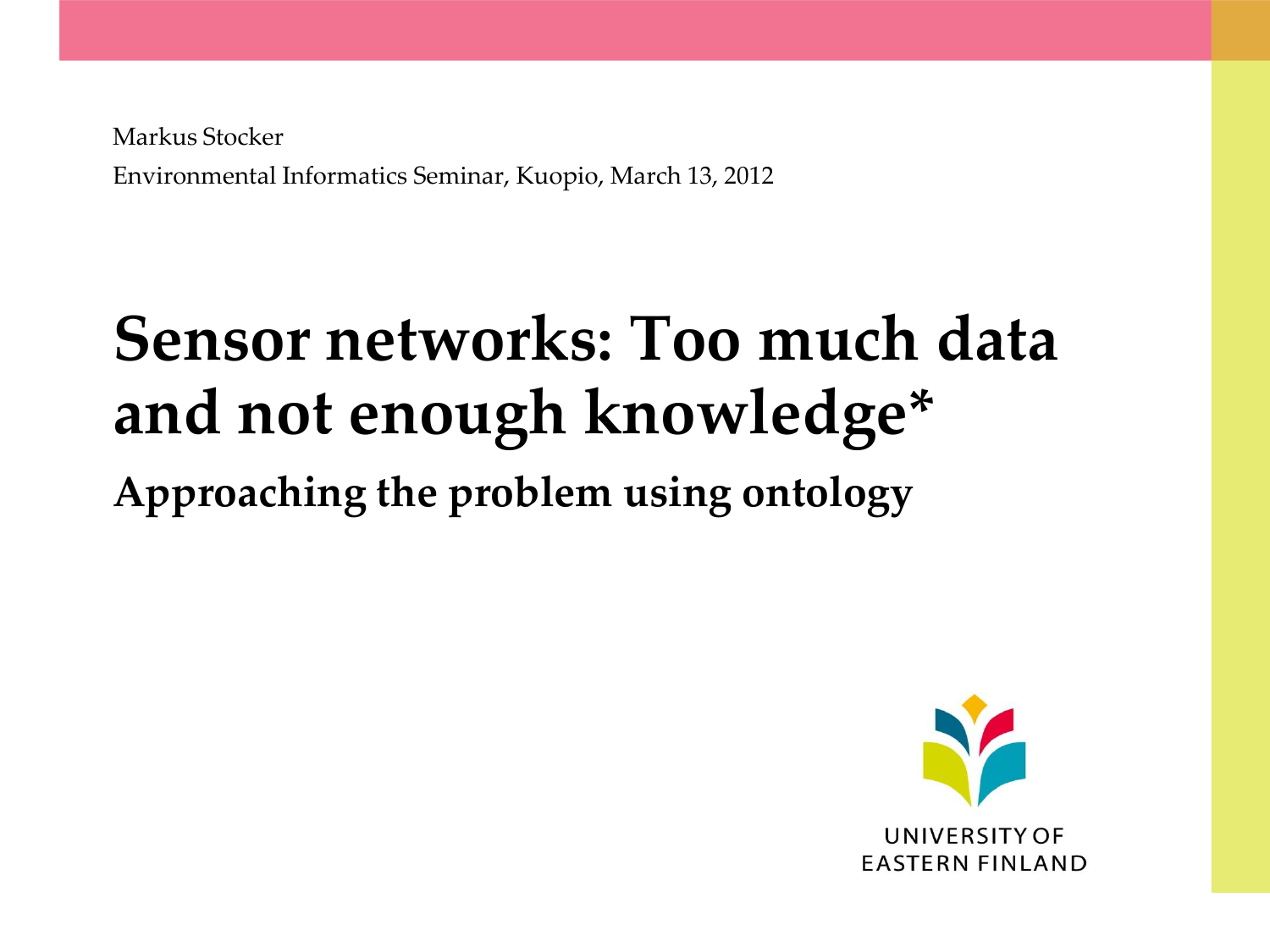### **Environmental monitoring and sensor networks**



- Environmental monitoring
	- "Observe and record the conditions of the natural environment" [1]
	- Involves *measurement* as the "process of empirical, objective, assignment of numbers to the properties of objects and events of the real world in such a way as to describe them" [2]
	- Sensor is a device that performs measurement over time
- Sensor layer
	- Physical layer, hardware
	- (Heterogeneous) sensor network
- Data layer
	- Raw spatiotemporal measurement data
	- Potentially high frequency

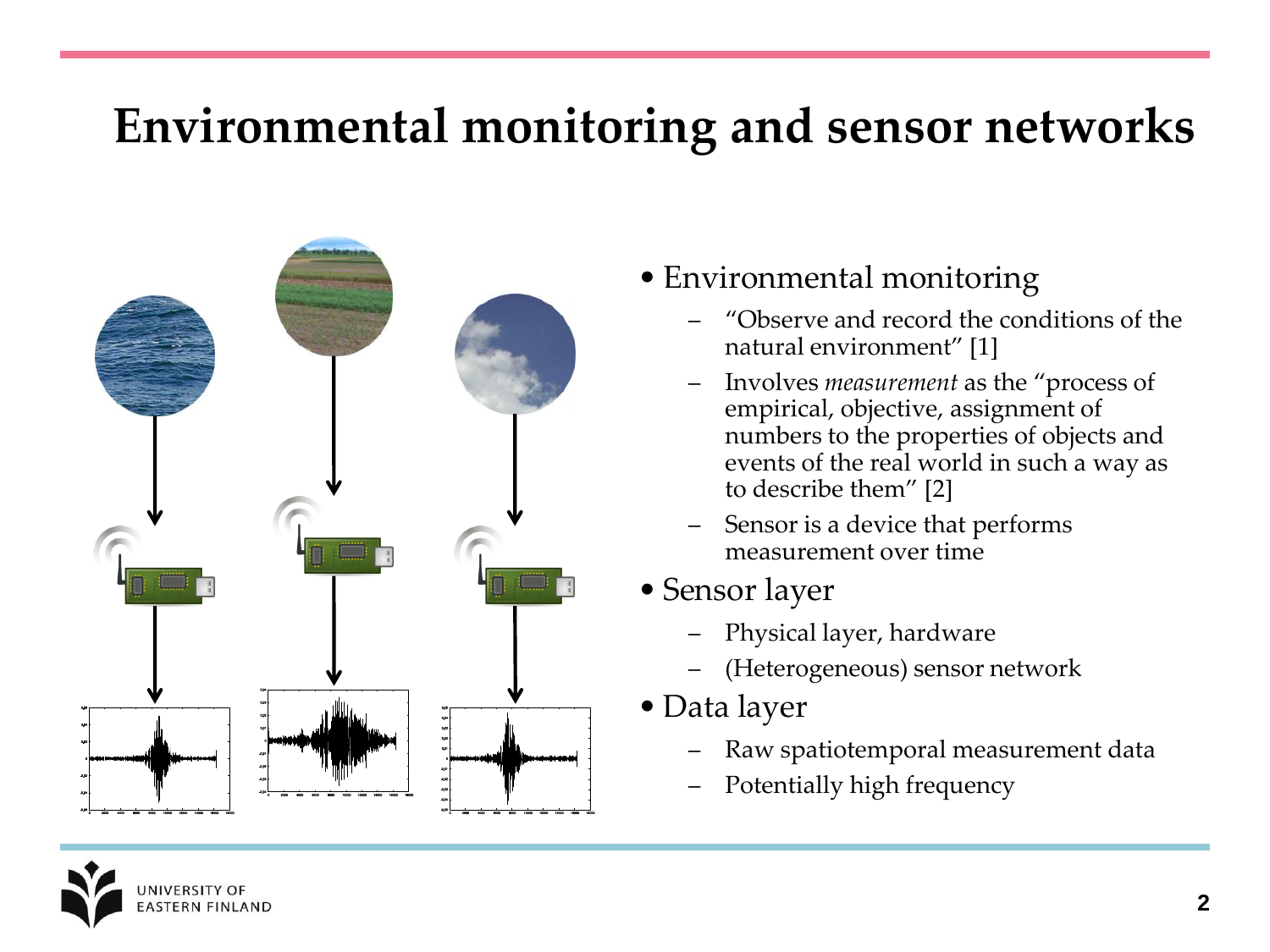### **Too much data …**

- •Two examples for vibration and camera sensors
	- Vibration sensor at 2 kHz sampling frequency
	- Camera sensor at variable 1-3 fps
- One vibration sensor and one camera sensor
	- 710 hours of measurement, i.e. ~30 days
	- 5,004,130,000 vibration sensor measurement values
	- 1.7 TB data for vibration and camera sensor
- •Three vibration sensors and one camera sensor
	- 6 hours of measurement
	- 128,888,596 vibration sensor measurement values
	- 25,076 camera sensor image files

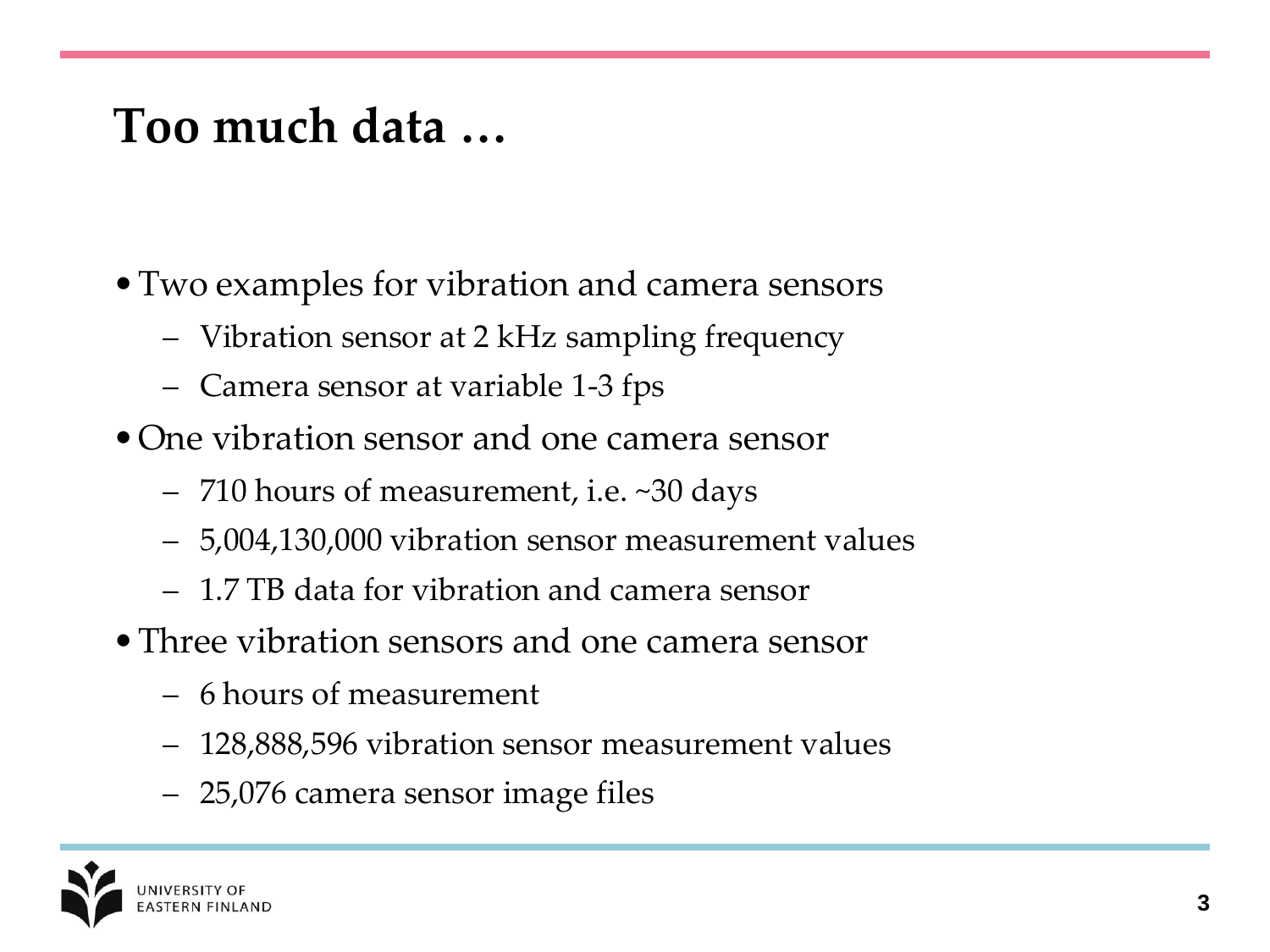#### **… and not enough knowledge**



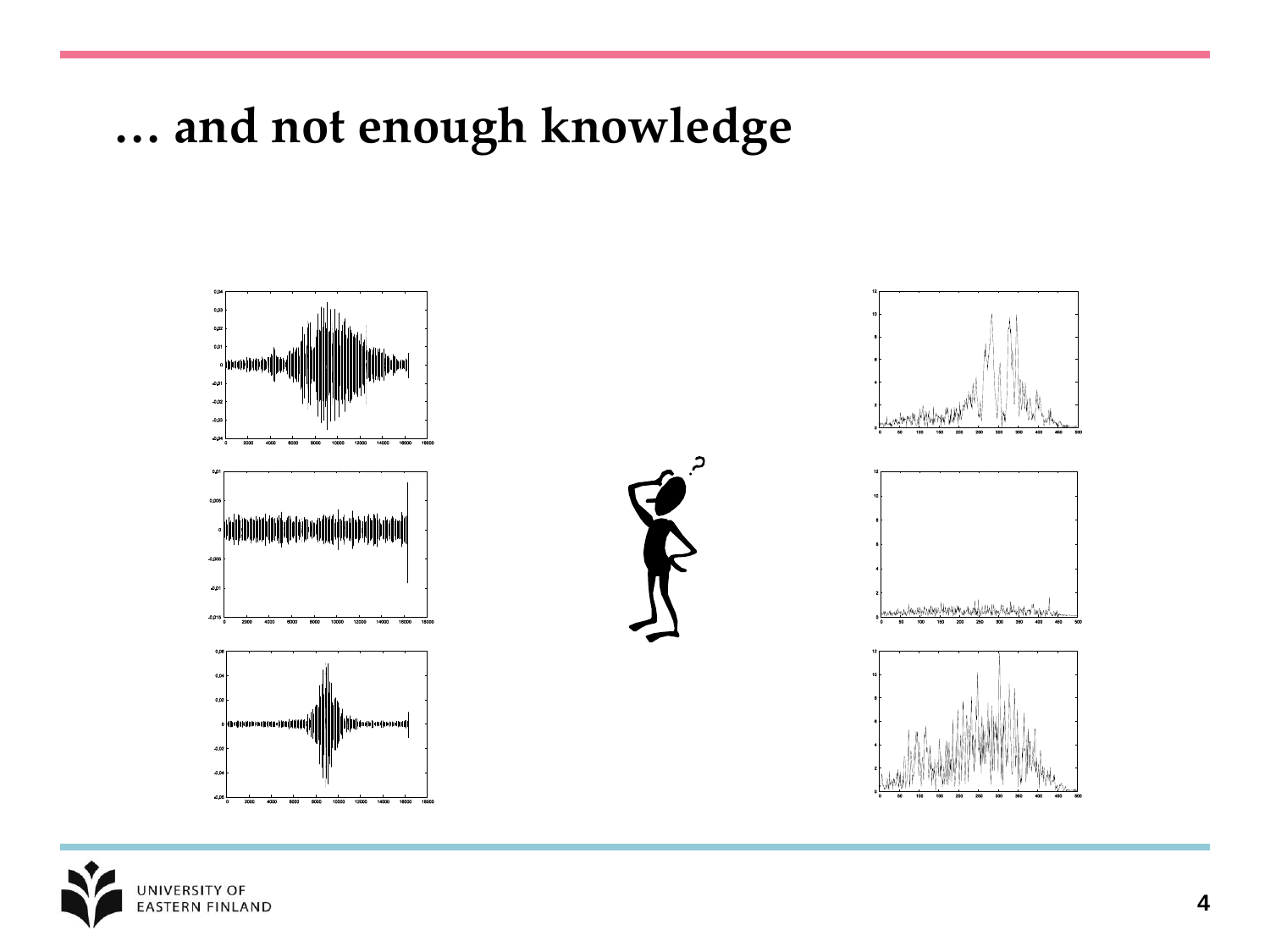# **Challenges**

- •Data acquisition, processing, storage, and retrieval
	- Heterogeneous communication technology, protocols, data types, etc.
	- Data management and retrieval systems
- •Big data may not be *feasible*
	- "[B]eing able **to manage and process** […] those data is going to be a huge challenge" (National Ecological Observatory Network [3])
- •Big data may not be *useful*
	- "[B]eing able […] to **make sense of** those data is going to be a huge challenge" [3]
- Data-rich and knowledge-poor environment

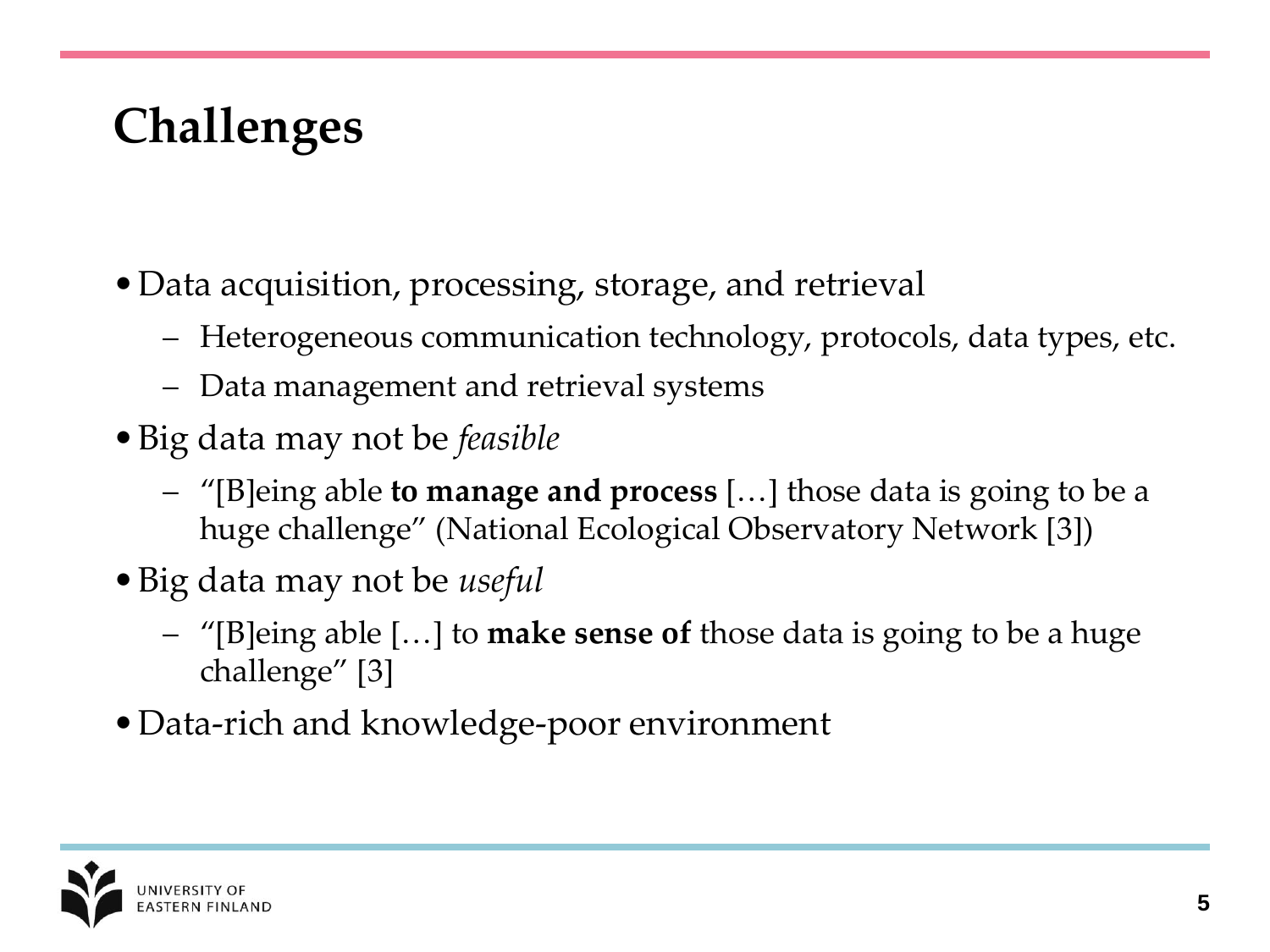### **To make sense of sensor data**

How to **acquire** knowledge



How to **represent** knowledge

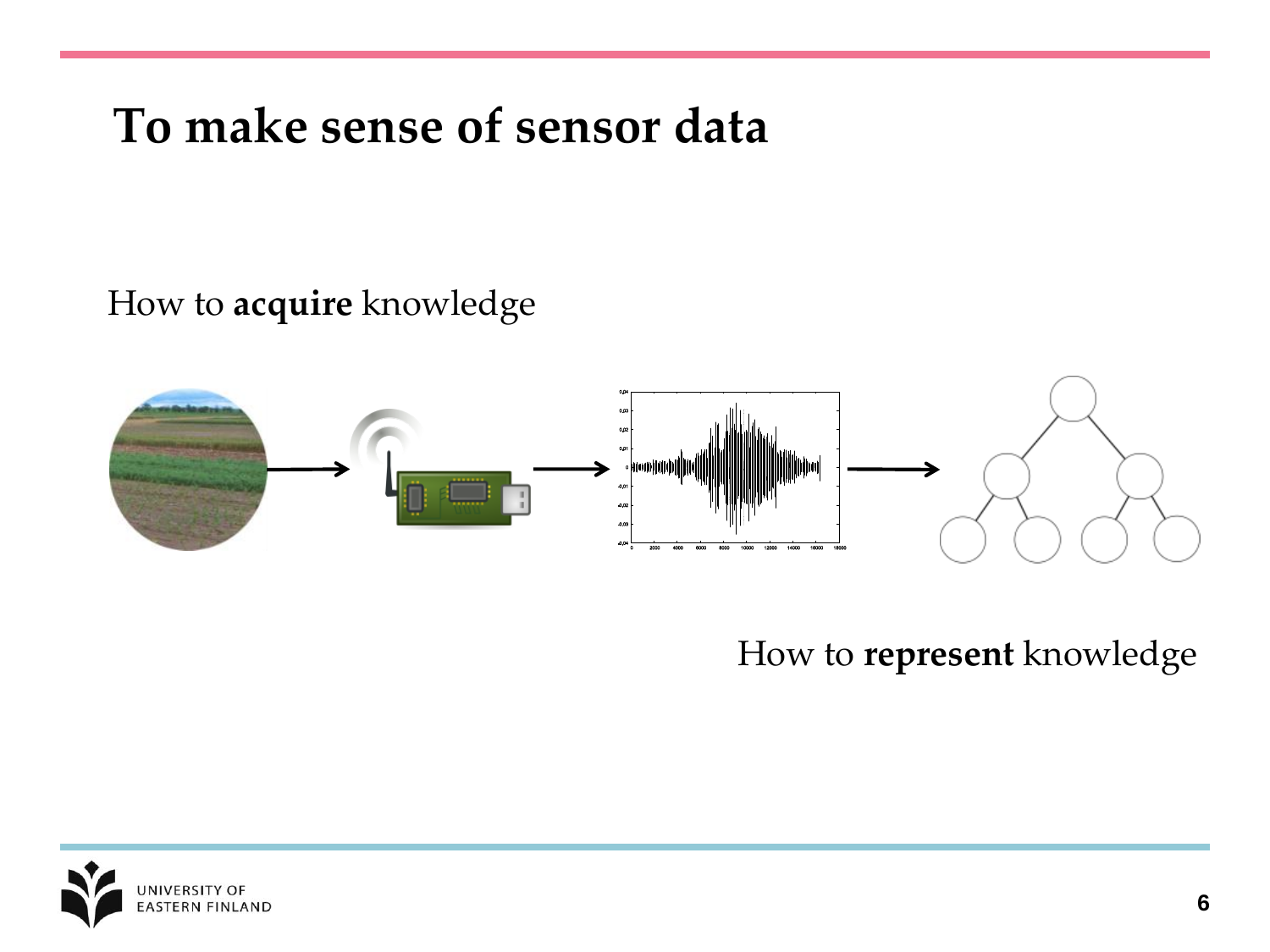# **Ontology**

- Defined as "an explicit specification of a conceptualization" [4]
- •A means to formally represent knowledge of a domain
	- Concepts of some area of interest (i.e. domain)
	- Relations that hold among concepts
- •Example (e.g. domain of road vehicles)
	- WeightCategory(light)
	- WeightCategory(heavy)
	- LightVehicle ⊑ Vehicle ⊓ ∀hasWeightCategory.{light}
	- HeavyVehicle ⊑ Vehicle ⊓ ∀hasWeightCategory.{heavy}
	- LightVehicle ⊓ HeavyVehicle ⊑ ⊥
	- VehicleObservation ⊑ Observation ⊓ ∀featureOfInterest.Vehicle

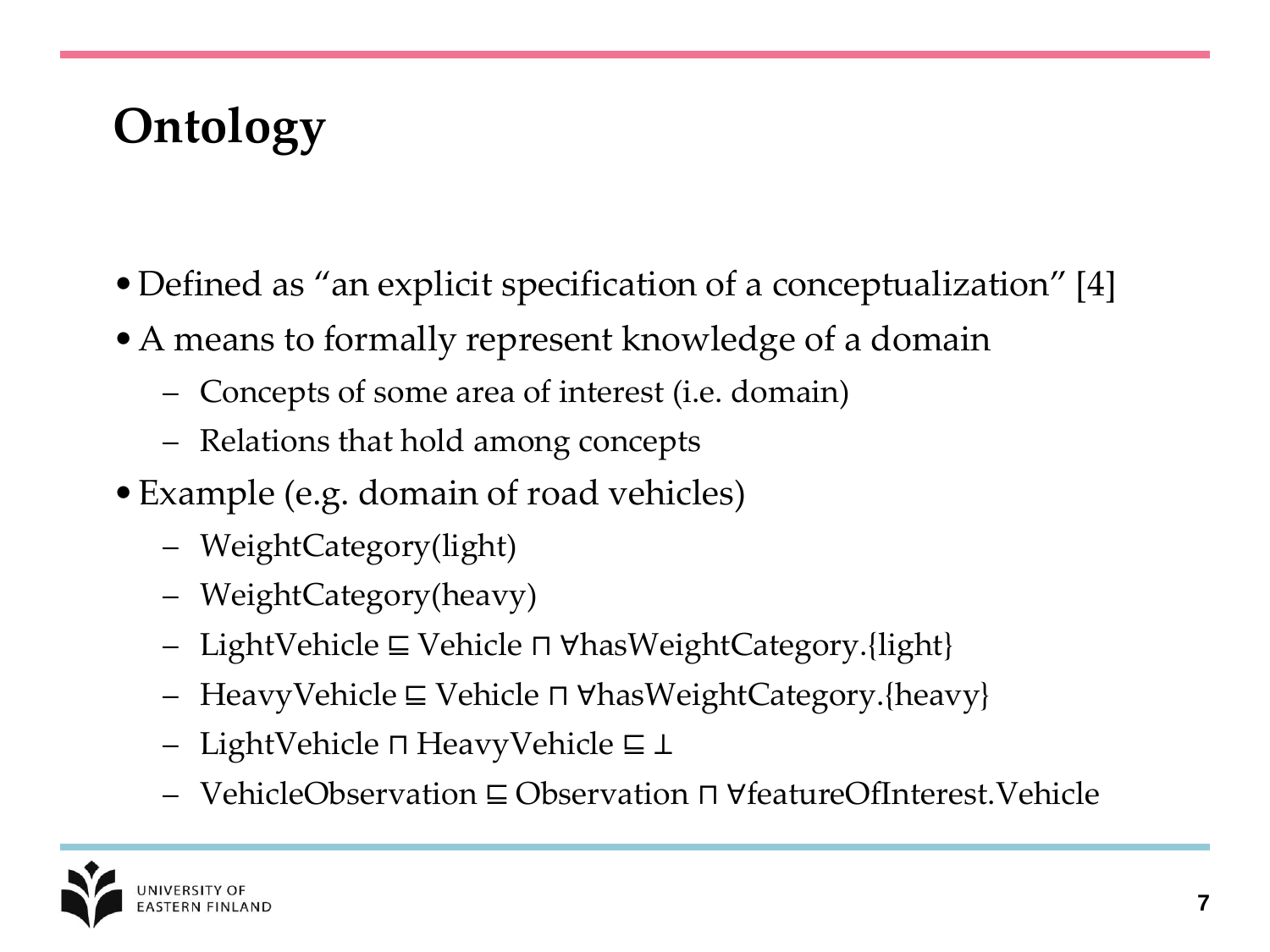# **Monitoring road vehicles**

- •Example used here
- •Aim is detection and classification of vehicles
	- Is a vehicle observed by a sensor (now)?
	- If so, what vehicle type is it?
	- Machine learning (ML) classification
		- ~8 s of measurement used as pattern for classification
		- Supervised learning for pattern classification
- More aims
	- Infer when different sensors have observed the same vehicle
	- Infer vehicle velocity (speed, driving direction, driving side)

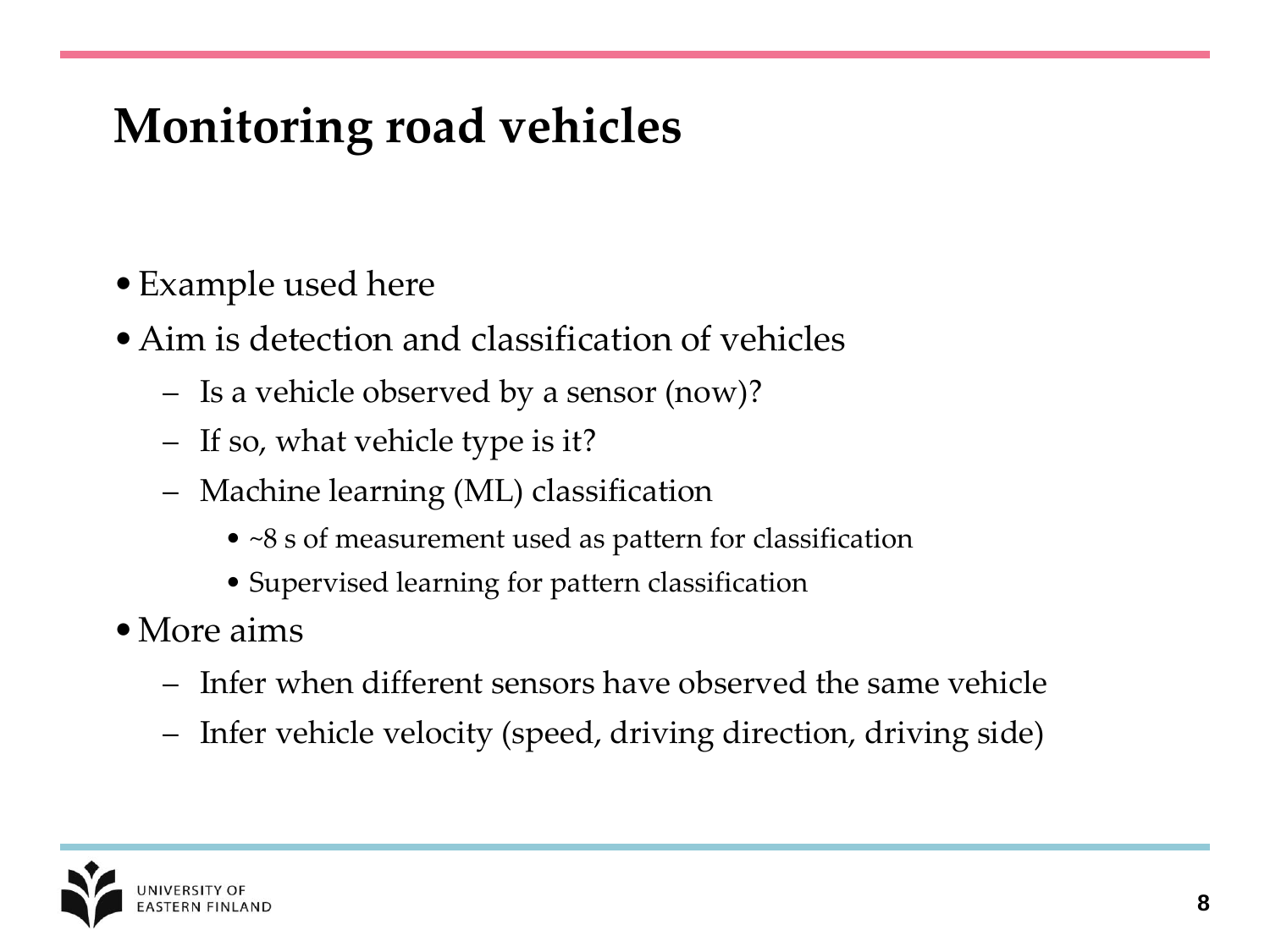#### **Patterns for classification (ML)**



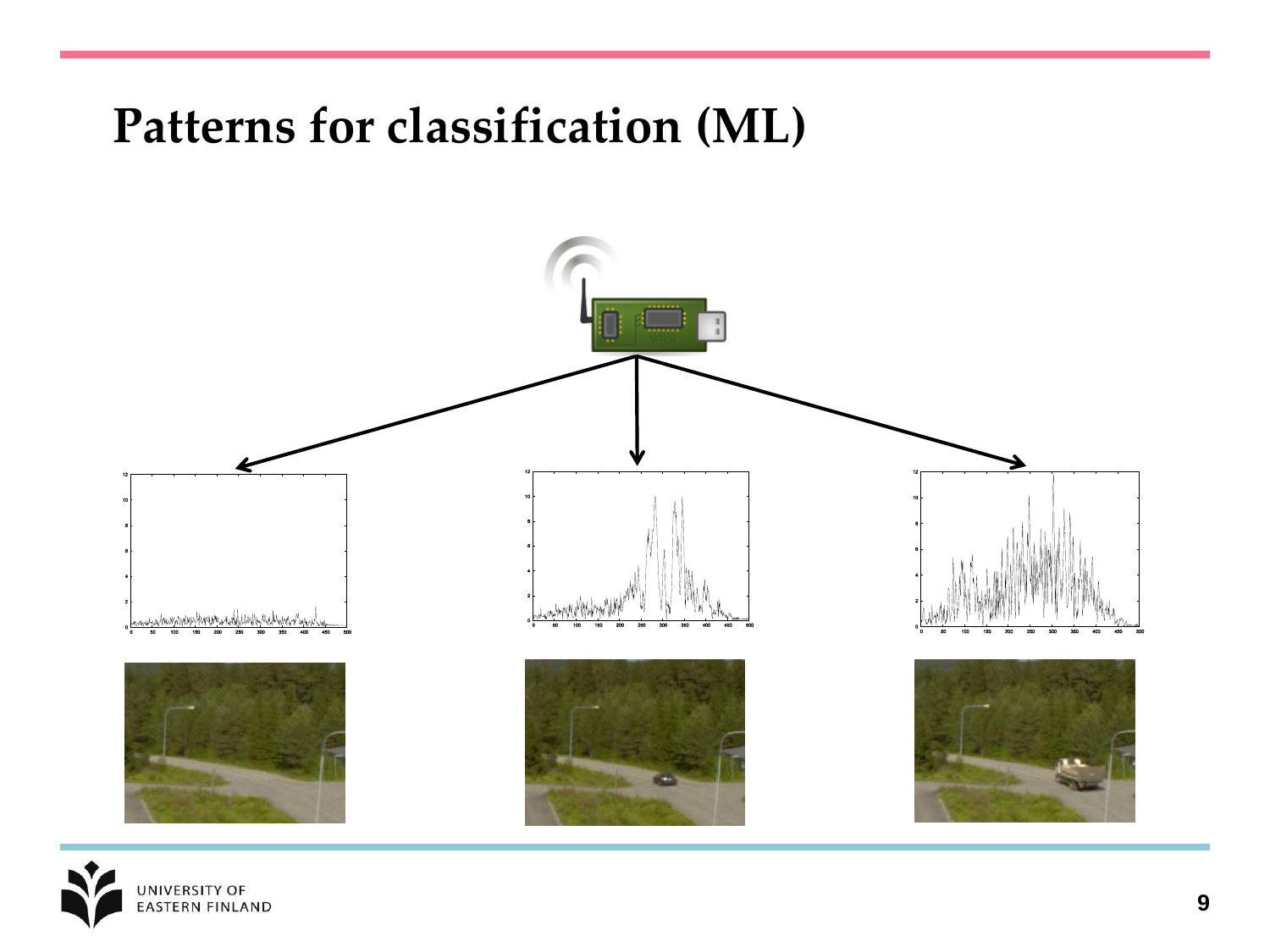### **Knowledge representation Observation for a vehicle**



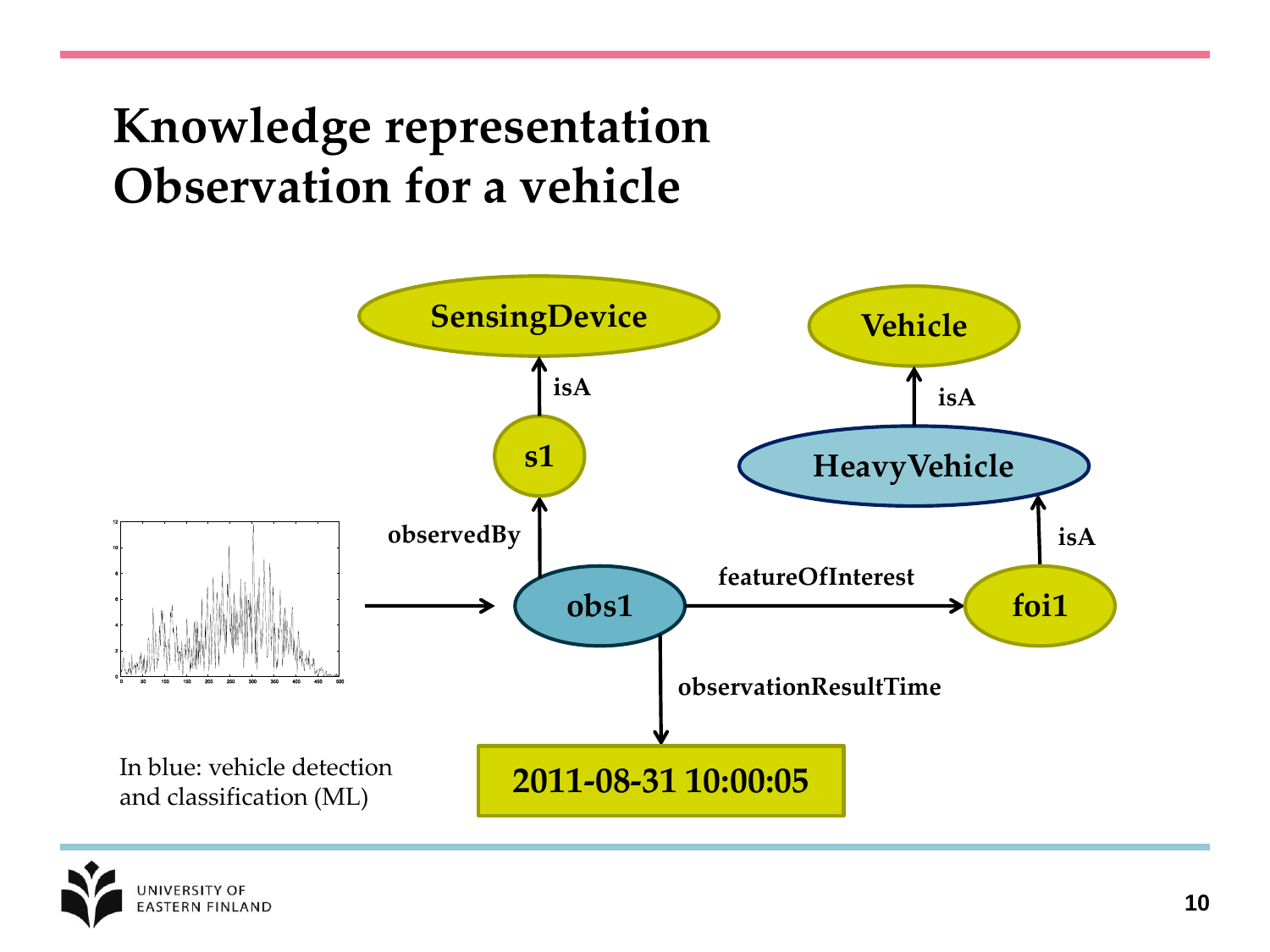### **Knowledge representation Two observations for same vehicle**



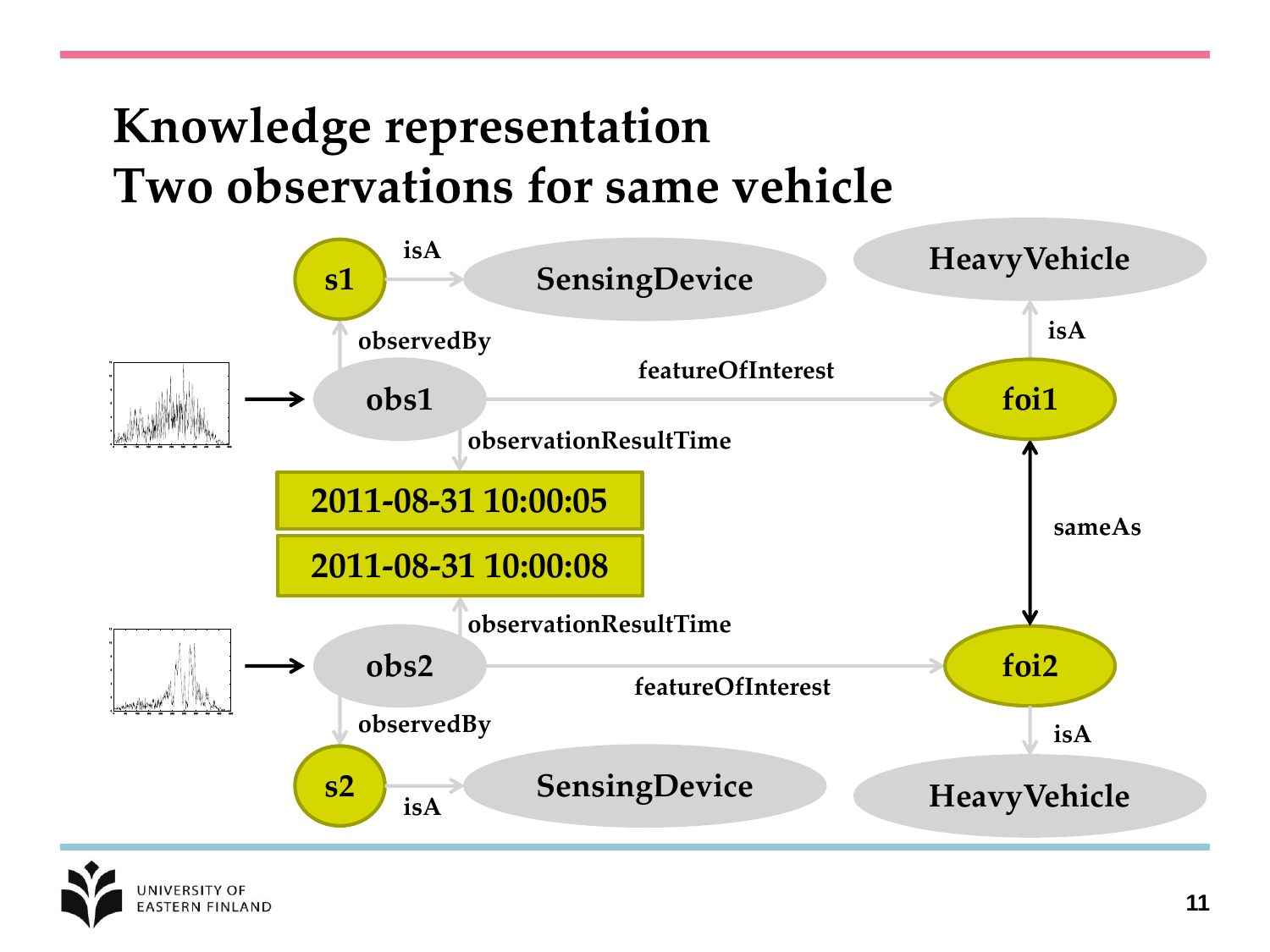### **Knowledge representation Inference of velocity**



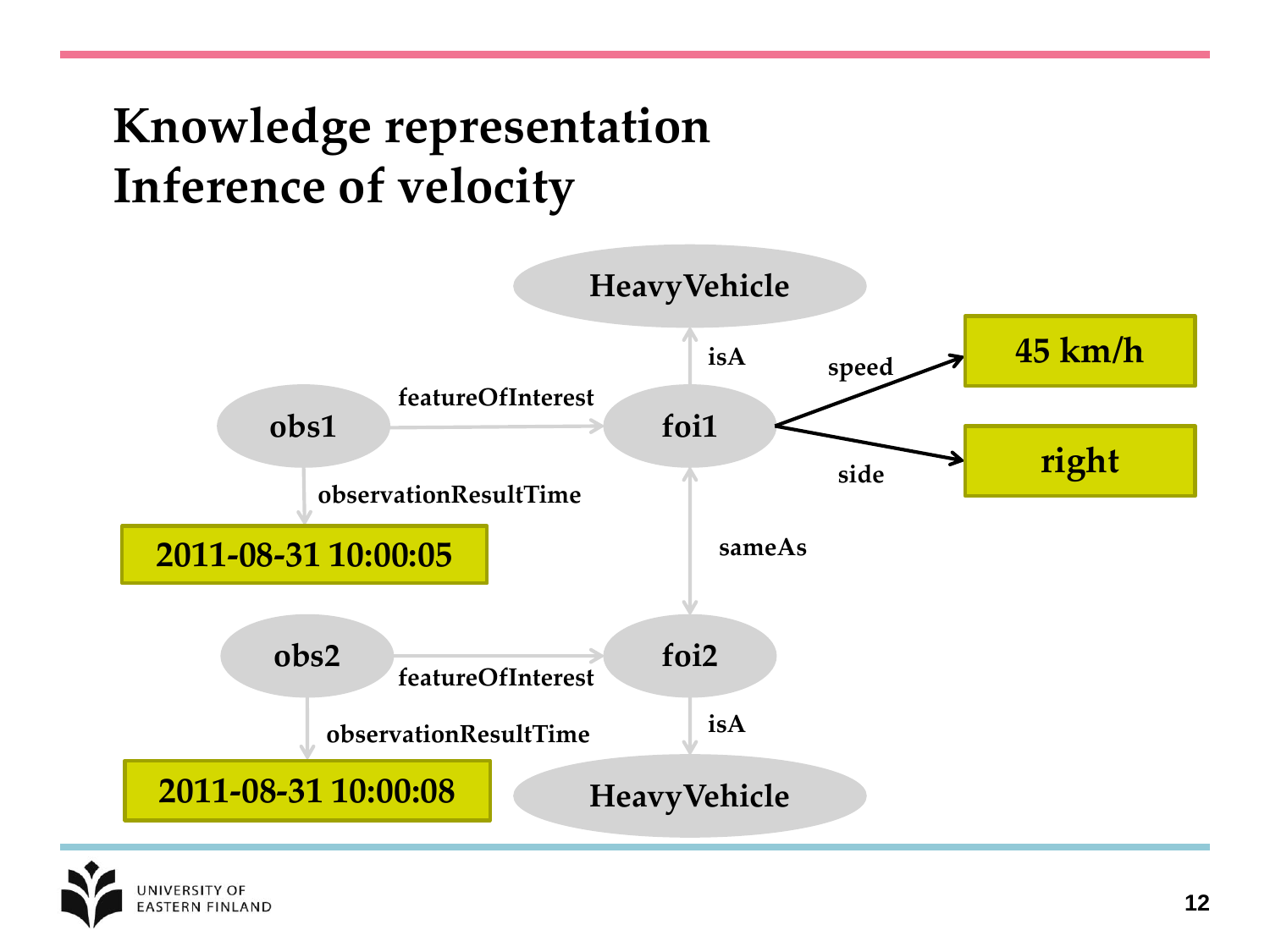**Knowledge representation Consistency checking**



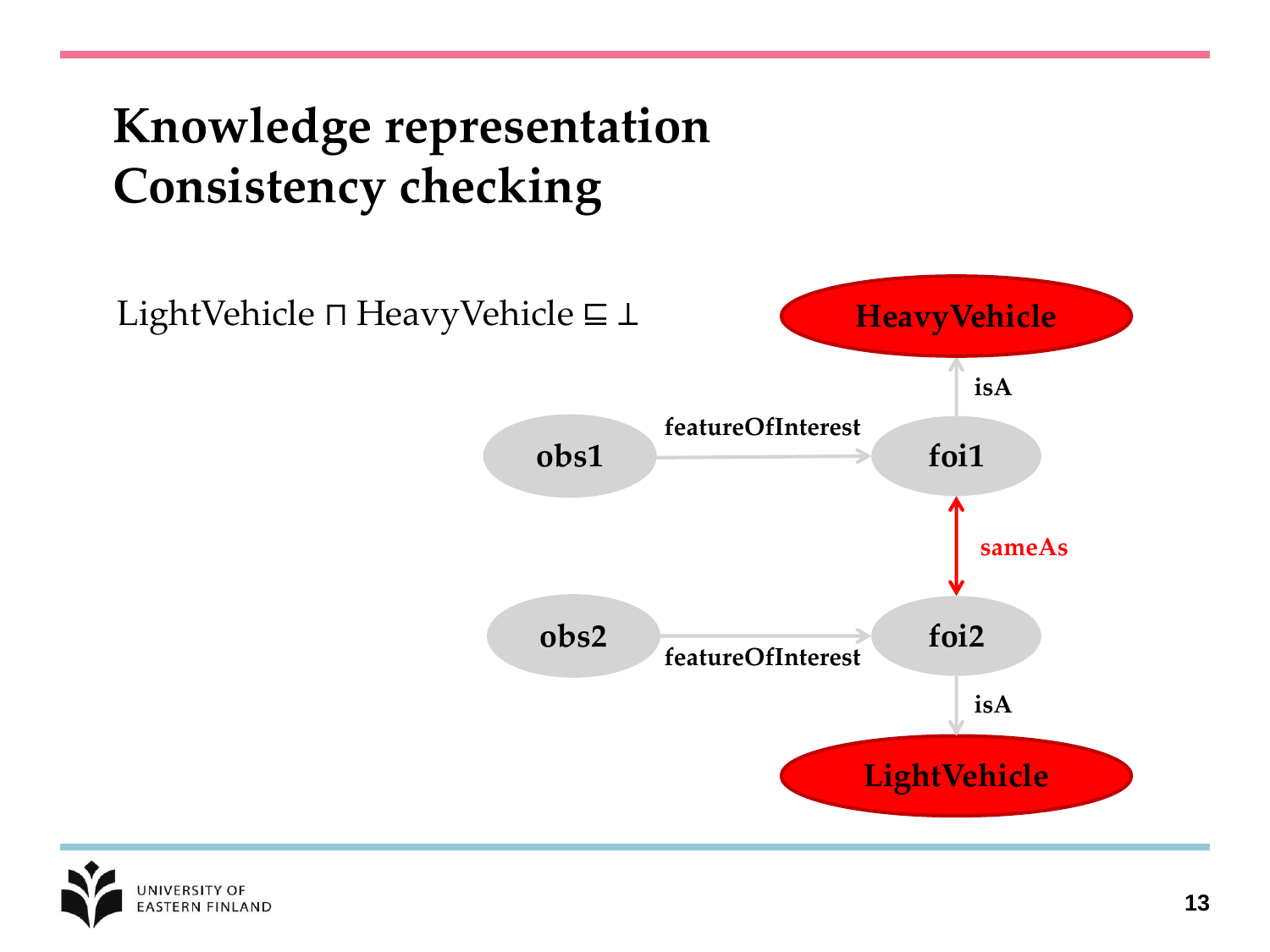# **Conclusions**

- Sensors and sensor networks can produce a lot of data
	- We are typically not interested in such data
	- We are interested in what those data tell
- We discussed automated workflow for
	- Sensor data acquisition and processing
	- Knowledge acquisition and representation
- Benefits of knowledge representation
	- Abstraction, inference, consistency checking, query, visualization
- Situation awareness? [5]
	- Perception: sensor network perceives status of elements in the environment
	- Comprehension: ontology as "holistic picture of the environment"
	- Projection: ontology reasoning
	- A methodology for situation assessment